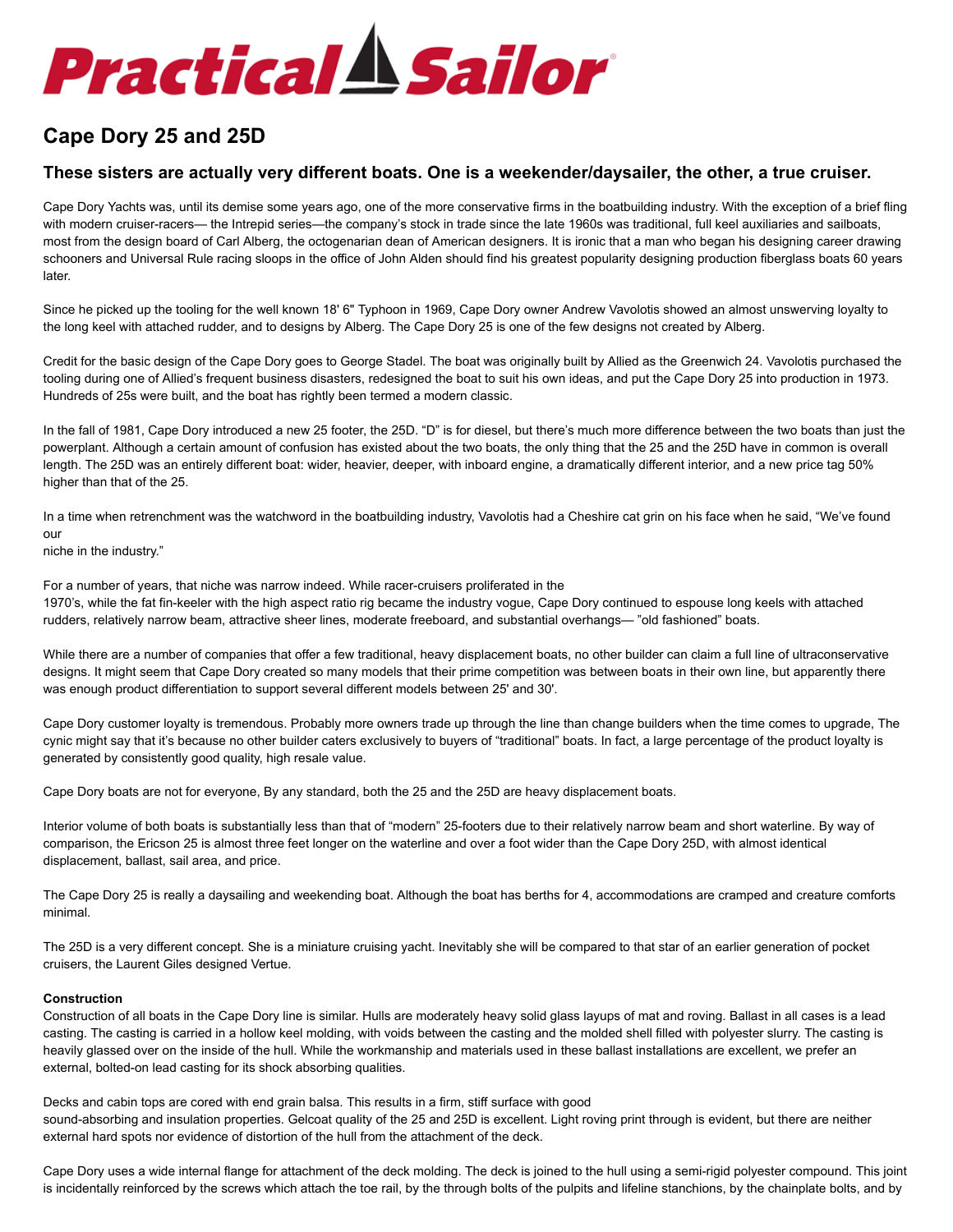deck hardware bolts. Our belt and suspenders approach to construction would prefer through bolting of the joint at close intervals in addition to the chemical bond and random fastening.

Cape Dory's chainplate installations merit special comment. On the 25D, shrouds are attached to cast bronze lugs which rest on the deck over the hull/ deck flange. Each of these lugs is bolted through the flange with two 3/8" diameter stainless steel machine screws. On the underside of the hull flange, a heavy aluminum plate is glassed in place using unidirectional roving, which also extends down the inside of the hull.

This is an immensely strong installation for a boat of 5,000 pounds displacement. The chainplates are less prone to leakage than conventional flat bar stock plates bolted to bulkheads.

The only disadvantage of this system is that it locates the chainplates at the outboard edge of the deck. This gives the shrouds a wide base for supporting the mast, but interferes with close sheeting of overlapping headsails.

All Cape Dory rudders are hung from the back of the keel. The primary advantages of this type of rudder are strength—a fairly important consideration for the cruising yacht—and relative invulnerability to damage.

The only real drawback to Cape Dory's rudder installation is that dropping the rudder for repair is fairly complex. The cast bronze gudgeon/heel fitting must be removed by grinding off the heads of its fastenings at the base of the keel. Then the rudder and stock are pulled out from below, necessitating either a deep hole under the boat or lifting the boat with a crane or Travelift while the rudder is being removed.

All deck hardware is through bolted using stainless steel bolts and aluminum backing plates. The forestay fittings on both the 25 and 25D are heavy bronze castings, as are cleats, winch islands, and portlights.

We have one reservation about Cape Dory's hardware installations. The mixture of bronze castings, stainless bolts, and aluminum backing plates strikes us as less than ideal. While the deck hardware is not immersed in an electrolyte, there is a difference in voltage potential between the aluminum backing plate and the manganese bronze casting. The type304 austenitic stainless fastenings are relatively inert, but they do join very dissimilar metals, Below the waterline, Cape Dory uses silicon bronze fastenings in their bronze castings.

Cape Dory had its own hardware division—Spartan Marine Products—which produced a broad range of deck and hull hardware, as well as assembling all spars for Cape Dory. Spartan was founded in 1975 when it became increasingly difficult to get cast bronze hardware to complement Cape Dory's traditional designs.

We have previously been critical of Spartan for the poor finish quality of their products. While their castings were excellent, the hardware was only availablein what is traditionally known as "burnished" finish—ground and tumble polished to remove roughness from the casting process, but not mirror finished. Later on Spartan offered most of their hardware in burnished, polished, or chrome finish. Polished hardware truly accents the classic yacht. In acknowledgment of that fact, Cape Dory made polished hardware standard on their flagship 36-footer.

Spartan seacocks are used on all through hull fittings below the water on the 25D, including head intake and discharge, cockpit scuppers, engine cooling water intake, and galley sink drain. Engine ex- haust and bilge pump discharge exit through the transom, and have no provision for shutoff. On the 25, bronze ball valves are used in place of seacocks.

The 25D uses a full molded hull liner which incorporates all the major furniture components. Interior trim and systems are installed in the liner before it is fiberglassed into the hull. The liner itself is a heavy solid layup almost as thick as the hull. The only disadvantage to the full hull liner is limited access to the inner surface of the hull in the event of catastrophic damage. Bilge access in the 25D, for example, is only through a small trap in the main cabin sole. Repairs requiring access to the inside of the hull skin will require major surgery.

The general standard of workmanship in Cape Dory boats is very good, and both the 25 and 25D sustain this standard. The 25D, with its emphasis on fairly serious cruising, is a far more complex boat than the 25 in both systems and construction. The 25D is probably one of the strongest boats of her size on the market.

#### **Handling Under Sail**

While both the 25 and 25D are cruising boats, neither should be a dog under sail. Owners of the 25 report average speed compared to other boats that size.

Thanks to a ballast/displacement ratio of almost 43%, the 25 is a stiff boat despite her narrow beam and slack bilges. Stability is enhanced by a short, low aspect ratio rig. Owners report that a 150% genoa is a must to keep the 25 moving in light air.

The 25D may actually have better performance potential than the 25. The 25D's rig is substantially more modern in design, with a mast 4 1/2' taller than that of the 25, a J measurement over a foot longer, and a higher aspect ratio mainsail. The extra 6" of draft, 9" of beam, hard bilges, and 350 pounds of additional ballast should make her quite stiff.

The 25D came with a recessed inboard jib track as well as the rail-mounted genoa track common to both boats. Both have full width mainsheet travelers mounted at the aft end of the cockpit.

Cape Dory boats 30' and under came with factory supplied sails built by several different lofts. OEM sails rarely come up to the quality of sails custom built for a particular boat sailed in a specific locale. Though the stock sails may be adequate while you're learning to sail the boat, they probably won't be when you become interested enough in good performance to appreciate the difference between a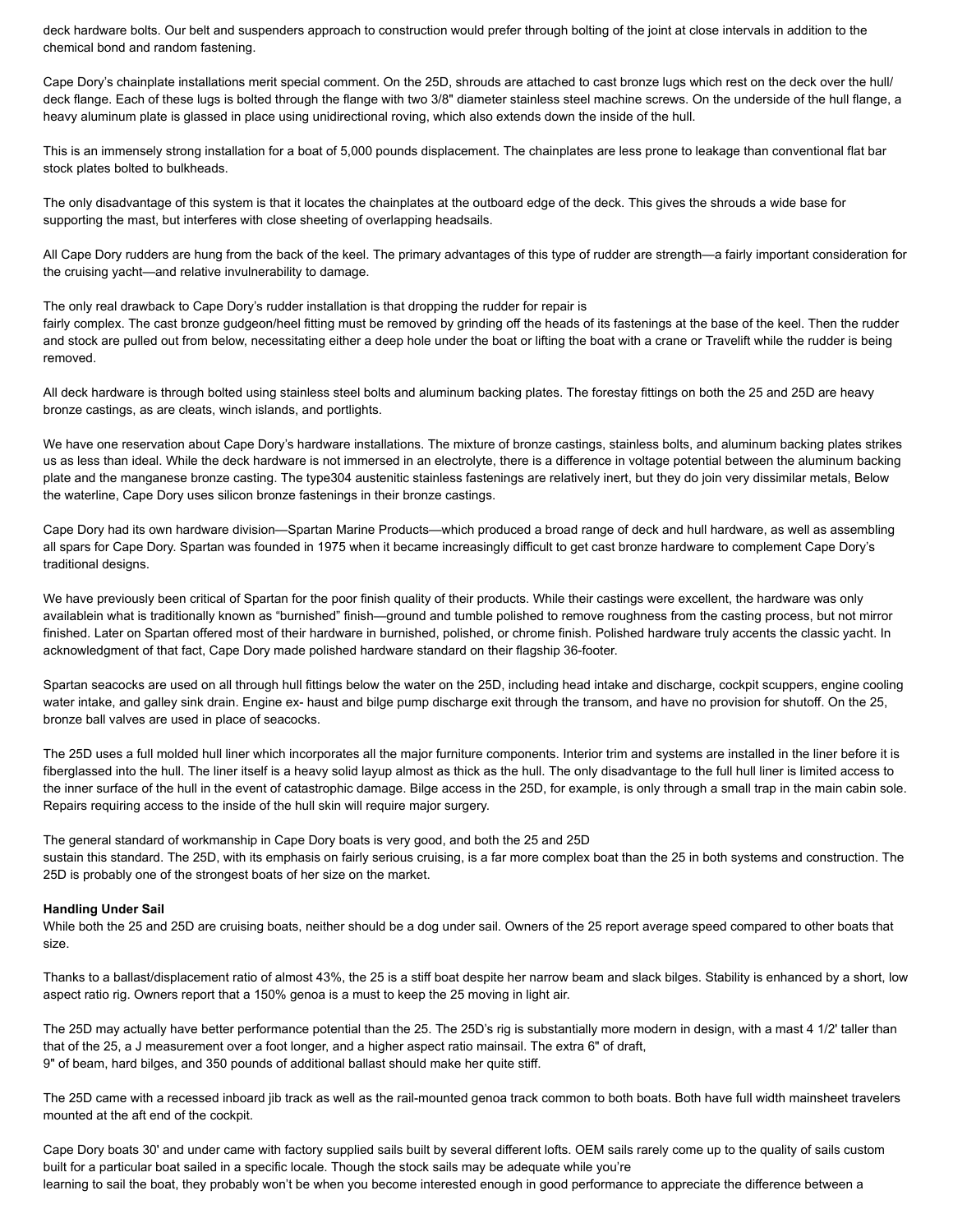mediocre suit of sails and a really good suit.

With either the 25 or 25D, the first sail you'll want to add to the boat is a 150% genoa, no matter where you sail, A lot of sail area can compensate for a lot of wetted surface when sailing in light air.

Both the 25 and 25D have deck-stepped masts. In the 25, most of the mast compression is carried by the main cabin bulkhead. In the 25D, an aluminum compression column directly under the mast transfers the rig compression to the keel. Cape Dory's support systems for deck-stepped masts are among the best we've seen.

The mast on the 25D was originally designed to step through to the keel. The sales department feared that a large mast tube in the main cabin might turn off potential buyers, so the mast tubes were shortened, and a complex, more expensive deck stepping arrangement was incorporated. This isn't the first time in the industry the sales department has overridden the engineering department, and it won't be the last.

The main boom of the 25 is equipped with roller reefing, a method of sail reduction that has, thankfully, just about vanished. It is almost impossible to get good sail shape going to weather with a roller reefed main, and you really haven't lived until you've tried to crank in half a dozen rolls in a rising gale offshore while the reefing gear binds and the sail luff grinds itself to shreds in the reefing gear. Jiffy reefing, which is standard on the 25D, is preferable to roller reefing in almost every way.

In performance, neither the 25 nor the 25D will be mistaken for a racer-cruiser. Nevertheless, the owner concerned about improving performance can make real improvements by fairing in through hull fittings, wet sanding the bottom paint, and buying higher performance sails.

#### **Handling Under Power**

A major difference between the 25 and 25D is their mechanical propulsion systems. The Cape Dory 25 has an outboard well at the aft end of the cockpit, while the 25D has inboard diesel power.

The outboard engine installation of the 25 is less than 100% successful, according to owners responding to our survey. The cover to the engine compartment must be kept open to provide adequate air for the outboard engine when running under power. The engine well resonates loudly, making the 25 noisy under power.

The 25 will accommodate engines up to 15 horsepower, but the most commonly used engines are the Johnson and Evinrude 9.9 horsepower units, which provide more than adequate power for the boat.

The engine's location aft of the rudder means that there is no prop wash effect on the rudder to aid low speed maneuvering. Coupled with the 25's long keel, this means that the boat will be slower to respond under power than a modern fin keeler of similar displacement.

Handling the 25 in reverse is a problem, according to owners. A large percentage report in our survey that the boat "doesn't maneuver in reverse worth a damn."

The 25D has a conventional inboard engine installation, using a raw-water-cooled Yanmar 1QM 7 ½ horsepower diesel. At 154 pounds, this is one of the lightest small diesels available. The 13 gallon fuel tank, mounted under the cockpit, should give the 25D over 50 hours of operating time under power, or a range of about 250 miles.

A two-bladed solid bronze prop is standard, tucked in an aperture at the aft end of the keel. The aperture extends into the rudder, which will cause some cross ventilation and slight loss of rudder efficiency under sail. The 2.62:1 reduction gear should allow the little engine to achieve full power in driving the 25D.

The engine installation is excellent, and meets ABYC standards for the installation of gasoline engines, as well as the far simpler standards for diesels. A lift-out plastic storage bin in the top of the engine box removes for routine service of belts and filters, as well as for checking oil. The compartment is not soundproofed.

More thorough access to the engine can be gained by removing the companionway ladder and unscrewing the plywood front panel of the engine box.

#### **Deck Layout**

The 25 and 25D share a simple, uncluttered deck layout, although the 25D has some features lacking in the 25. The 25D has a large foredeck anchor well capable of holding the normal working ground tackle for the boat. The 25D's stemhead casting incorporates an anchor roller. We would add a large eyebolt to the anchor well to secure the bitter end of the anchor rode.

While the 25 has a single centerline foredeck cleat, the 25D has twin cleats outboard of the well. Bowlines should be secured to the cleat on the opposite side from the bow chock to avoid blocking access to the well.

You can have any hull and deck color in a Cape Dory as long as it's Cape Dory off-white and tan. The white of the cabin house is a warm brownish white, and will not unduly reflect light on bright days. Tan nonskid areas avoid the desolate appearance of white on white found on some boats.

The 25 and 25D both have teak toerails and rubbing strake, teak cabintop handrails, and teak cockpit coamings. We strongly recommend that these be kept in good shape by the application of a teak dressing. Despite the fact that teak is reasonably forgiving of neglect, it does require some maintenance to avoid warping and checking.

Bow pulpit, stern pulpit, and single lifelines were standard on the 25D. A bow pulpit was standard on the 25, but lifelines and stern rail were optional. The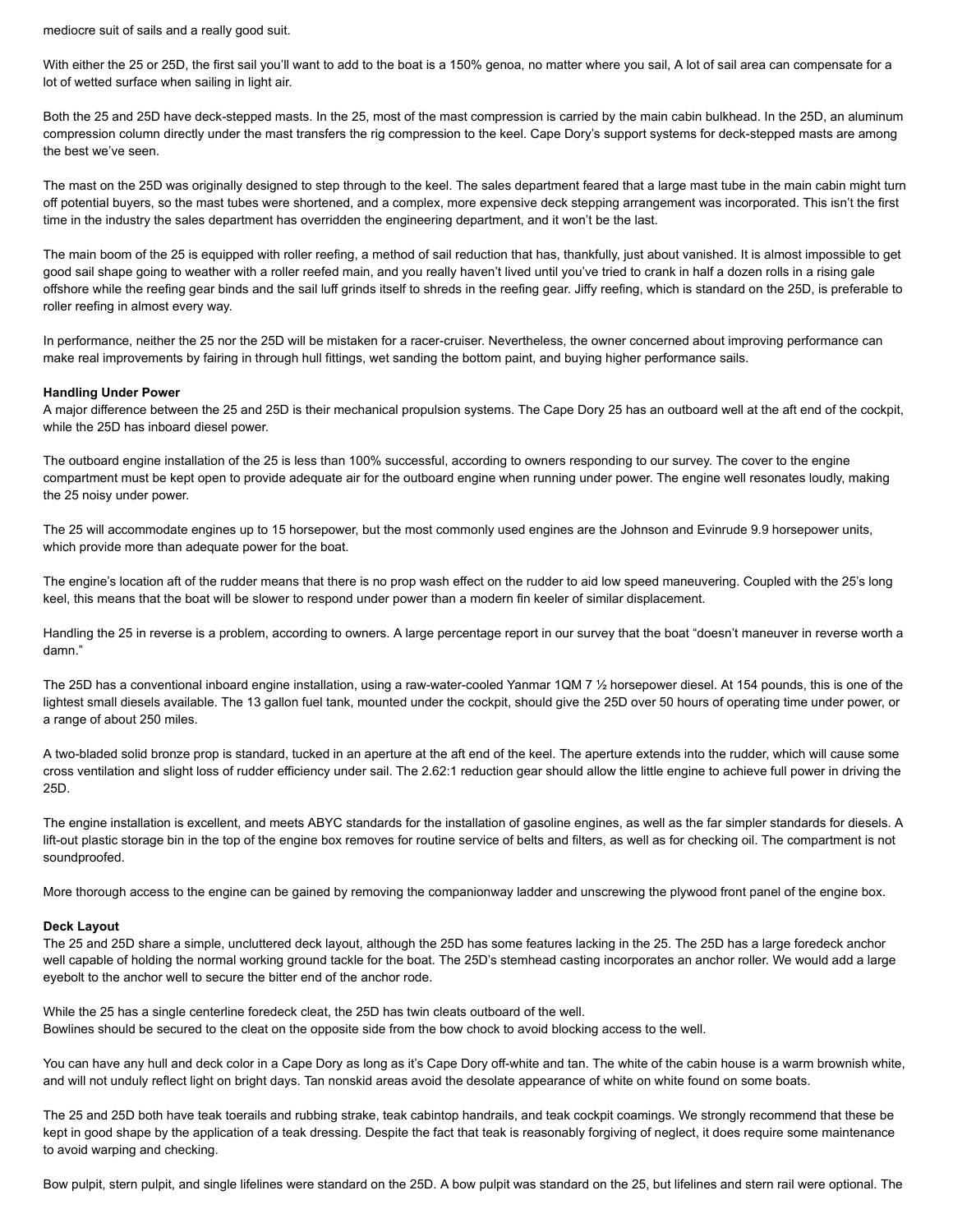25D incorporates Aqua Signal international style running lights in the pulpits.

Cockpits of both boats are large and reasonably comfortable, although the coaming sides are vertical rather than being slanted at a good angle for really comfortable seating. Older models of the 25 had a low cockpit sill, with the lowest companionway drop board six inches above the cockpit sole. Newer models have a substantial bridgedeck.

Both the 25 and 25D have large cockpit scuppers leading to through hull fittings with shutoff valves. The scuppers are properly located at the forward end of the cockpit, which prevents flooding by the quarter wave.

There are large lockers under both cockpit seats on the 25. The 25D has a shallow locker to starboard over the quarterberth and a deep locker to port. Access to the stuffing box on the 25D is through the port locker.

The tiller on both boats takes up a lot of the cockpit whether sailing or at anchor. A few 25Ds have been delivered with pedestal steering, which seems a little presumptuous on a boat this size, but does free up the cockpit for seating.

With a good solid bridgedeck, big scuppers, and a companionway that is almost parallel sided, the 25D has a cockpit suited for offshore use, although its volume is at the upper limit for a small boat. The use of plywood drop boards is rather disappointing on a boat of this quality, A properly made solid board is as warpfree as plywood, and certainly looks better.

#### **Belowdecks**

The most obvious difference in the two boats is belowdecks. The 25 is a minimal short term cruiser for two adults and two children, while the 25D has a genuine cruising interior for a couple.

The 25 has what could best be described as stooping headroom. The forward cabin has a sharply tapered vee-berth that is too small for two normal size adults. Immediately aft is a cramped toilet compartment, divided from the vee-berths by a curtain and from the main cabin by folding doors.

The main cabin settees double as berths. Actually, they are berths doubling as settees, as there are no backrests for comfortable sitting. Because the galley sink hangs over the foot of the port settee, owners report that as a berth it is only comfortable for a fairly short person.

The galley consists of platforms port and starboard at the foot of the settees. The starboard platform can hold a two burner stove, which is optional, or can be used for navigating. The port counter contains the aforementioned sink. There is a small icebox under the companionway step.

Stepping from the 25 to the 25D is a confusing experience. On a marginally larger hull, Cape Dory has produced a boat with an interior that a couple could find comfortable for fairly extended cruising. Without substantially raising either freeboard or cabin trunk, the 25D has been provided honest headroom of about 5' 11".

One way this has been accomplished has been by dropping the cabin sole well into the bilge. Headroom is gained at the cost of cabin sole space. In this case, it's a fair tradeoff. The only real impingement into the headroom is the teak finishing piece for the overhead companionway hatch, which extends down a full two inches. Many people will find this a real headcracker.

The interior of the 25D is unusual in that a forward cabin has been eliminated, and a huge head, which can be fitted with a shower, installed in the space that would otherwise be a cramped berth.

The head compartment has headroom of 5' 9", two hanging lockers, a small sink, and two solid towel rack/grab rails. Anyone who's spent any time in the head in rough weather will appreciate the grab rails.

Although there is little storage space in the head for sheets, towels, medicine, or other small items, there are two large blank bulkheads crying out for the handy boat owner to install cabinets or shelves.

The shower, if installed, drains directly into the bilge, an arrangement that leaves something to be desired, A Bomar hatch over the head provides good ventilation, as do the two opening ports in the head compartment.

Attractive is an overused word, but it is truly descriptive of the main cabin. The hull outboard of the settee is lined with ash, a welcome change from the teak used by most builders.

Main cabin settees extend through the head bulkhead into alcoves that form the dresser surfaces in the head. These alcoves are handy for storing bedding or other loose items under sail.

Cape Dory gets an A+ for main cabin settee comfort in the 25D. The settee backs are nicely padded, properly angled, and the settee tops have been reduced to the proper width for comfortable seating. Thank God someone has discovered that most people don't sit bolt upright when they can avoid it. For sleeping, the backs fold up on hinges and latch out of the way.

The starboard settee extends, with a little maneuvering, to form a double, giving the 25D nominal accommodations for four adults. We doubt if two couples would really want to share one cabin on a 25 footer for any period of time.

A 20 gallon polyethylene water tank is mounted under the starboard quarterberth—undeniably the best berth in the boat, but one that is likely to be used more for storage than for sleeping if the boat is cruised by a couple, Ironically, this water capacity is four gallons less than that of the Cape Dory 25.